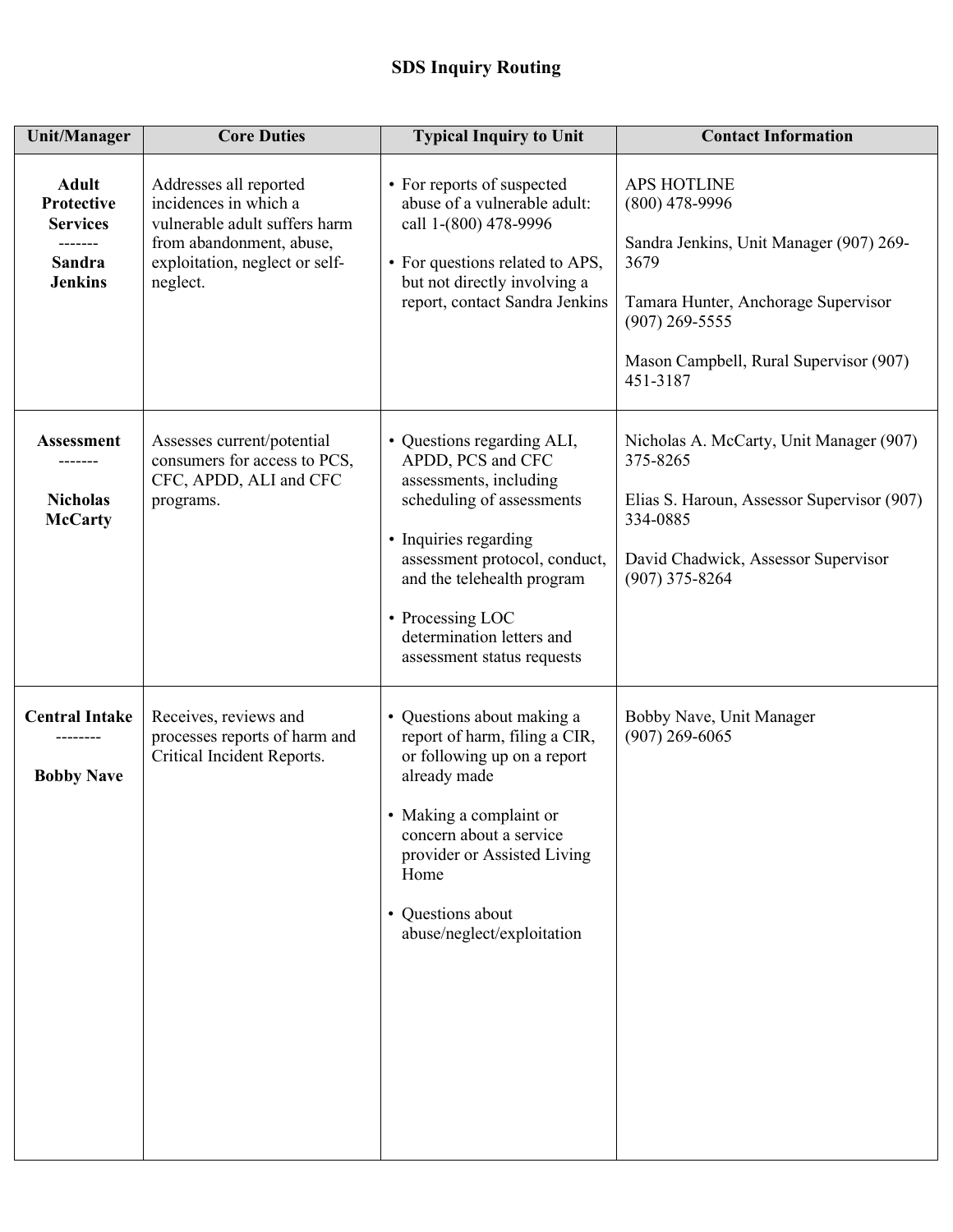| <b>Unit/Manager</b>                                                                           | <b>Core Duties</b>                                                                                                                                                                                                                                | <b>Typical Inquiry to Unit</b>                                                                                                                                                                                                                                                                                                                                                                                      | <b>Contact Information</b>                                                                                                                                                                                                                                    |
|-----------------------------------------------------------------------------------------------|---------------------------------------------------------------------------------------------------------------------------------------------------------------------------------------------------------------------------------------------------|---------------------------------------------------------------------------------------------------------------------------------------------------------------------------------------------------------------------------------------------------------------------------------------------------------------------------------------------------------------------------------------------------------------------|---------------------------------------------------------------------------------------------------------------------------------------------------------------------------------------------------------------------------------------------------------------|
| <b>CAT Review</b><br><b>Rodney</b><br>George                                                  | <b>Issues Service Level</b><br>Authorization (SLA) and<br>Amendment Authorizations for<br>PCS/CFC programs.<br>Approves Support Plans for<br>ALI/APDD/CCMC/CFC.<br>Processes Change of Status and<br>Appointment of Care<br>Coordinator requests. | • Questions about Service<br>Level Authorization or<br>Amendment<br>• Authorization for PCS/CFC<br><b>PCS</b><br>• Support Plans for waiver<br>services<br>• Change of Status,<br>Appointment of Care<br>Coordinator, Administration<br>questions                                                                                                                                                                   | Rodney George, Unit Manager<br>$(907)$ 269-3453<br>Jerry Fromm, SLA for PCS/CFC (907) 754-<br>3458<br>Lauren Scarmuzzi, Waiver Support Plans<br>$(907)$ 269-3453<br>Lilian Schreiber, Change of<br>Status/Appointment of Care Coordinator<br>$(907)$ 269-3661 |
| <b>General Relief</b><br>/ Central<br><b>Application</b><br>Processing<br><b>Jordyn Grant</b> | • Processes applications for<br>PCS/ALI/APDD/CCMC/CFC.<br>Processes consumer<br>applications for General<br>Relief Assisted Living Home<br>(ALH) program.<br>• Processes General Relief<br>invoices from ALH providers.                           | • Questions about GR waitlist,<br>status of a GR application,<br>invoices, payment for GR<br>providers or recipients,<br>application closure notices<br>• Status of applications for<br>ALI/APDD/CCMC/CFC/PCS<br>services                                                                                                                                                                                           | Jordyn Grant, Unit Manager<br>$(907)$ 269-6778<br>John Sutton (907) 334-0888;<br><b>Central Applications Processing</b><br>Kimberlina Lopez (907) 269-3463.                                                                                                   |
| <b>Grants</b><br><b>Ellen</b><br>Hackenmueller                                                | • Makes grants to nonprofit<br>agency partners across Alaska<br>to provide vital community-<br>based supportive services to<br>families, seniors, individuals<br>experiencing Developmental<br>Disabilities (DD), ADRD,<br>TBI, etc.              | • Questions about ADRC, PCI,<br>DDRC, Caregiver<br>Connection (new project in<br>Anchorage)<br>• Complaints or questions<br>about Senior Center meals or<br>transportation, Medicare,<br>services for individuals who<br>have experienced a TBI,<br>Nursing Home transition<br>• Questions regarding services<br>for individuals who are deaf<br>or hard of hearing and<br>services for unpaid family<br>caregivers | Ellen Hackenmueller, Unit Manager (907)<br>465-4996                                                                                                                                                                                                           |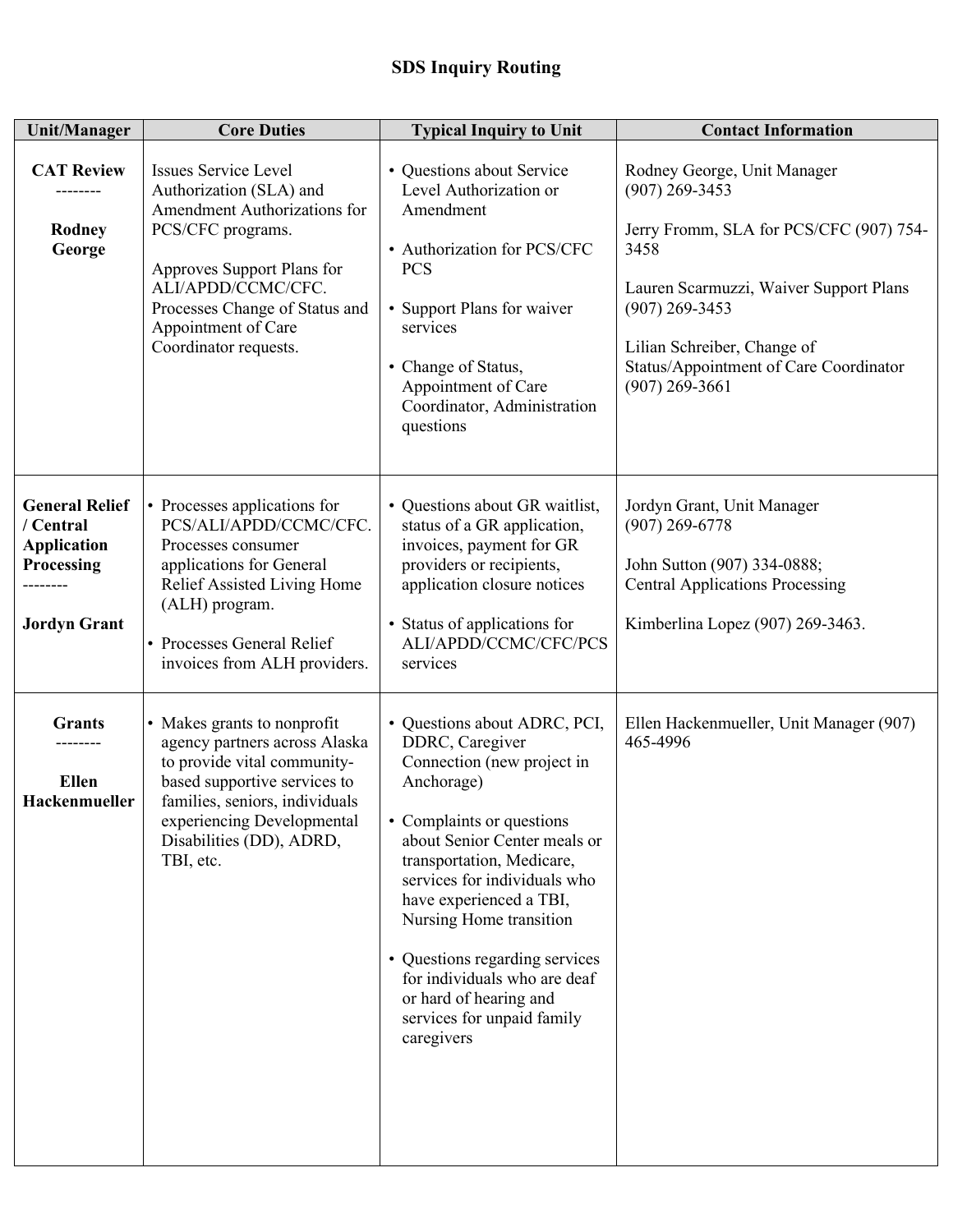| <b>Unit/Manager</b>                                   | <b>Core Duties</b>                                                                                                                                                                                                                                                                                                                                                                                                                                                                                       | <b>Typical Inquiry to Unit</b>                                                                                                                                                                                                                                                             | <b>Contact Information</b>                                                                                                                                      |
|-------------------------------------------------------|----------------------------------------------------------------------------------------------------------------------------------------------------------------------------------------------------------------------------------------------------------------------------------------------------------------------------------------------------------------------------------------------------------------------------------------------------------------------------------------------------------|--------------------------------------------------------------------------------------------------------------------------------------------------------------------------------------------------------------------------------------------------------------------------------------------|-----------------------------------------------------------------------------------------------------------------------------------------------------------------|
| <b>IDD Waiver</b><br><b>Heather Chord</b>             | • Processes IDD and ISW<br>waiver applications.<br>• Determines DD Eligibility.<br>• Manages DDRR process and<br>waitlist. Completes ICAP                                                                                                                                                                                                                                                                                                                                                                | • Questions about DD<br>eligibility, IDD waitlist or<br>registry, submitting the<br><b>DDRR</b><br>• TEFRA Medicaid level of<br>care<br>• ICAP Assessments<br>• IDD waiver and ISW waiver                                                                                                  | Heather Chord, Unit Manager<br>$(907)$ 980-2753;<br>Corina Castillo-Shepard, Fairbanks<br>Supervisor (907) 744-0979<br>Kat Sowa-Lapinskas, Anchorage Supervisor |
|                                                       | assessments.                                                                                                                                                                                                                                                                                                                                                                                                                                                                                             |                                                                                                                                                                                                                                                                                            | $(907)$ 269-3728<br>Anchorage DSM:<br>sds.iddAnchorage@hss.soa.directak.net<br>Fairbanks DSM:<br>sds.iddfairbanks@hss.soa.directak.net                          |
| Infant<br>Learning<br>Program<br><b>Susan Kessler</b> | • Serves babies ages 0 to 3 that<br>may have a special health<br>care need or developmental<br>delay through 16 local<br>programs                                                                                                                                                                                                                                                                                                                                                                        | • Questions about screening of<br>and early intervention<br>services for children 0-3<br>* The ILP office is in the<br>Atwood Building; the ILP<br>website contains a map if<br>someone calls and wants a local<br>resource                                                                | Infant Learning or Part C:<br>$(907)$ 269-8442;<br>Susan Kessler, Unit Manager,<br>$(907)$ 451-2369                                                             |
| <b>Nursing</b><br>Moli Atanoa                         | • Conducts LOC assessments<br>for NFLOC waivers (CCMC,<br>ALI, APDD) and CFC<br>program (ALI & APDD<br>assessments in facilities such<br>as hospitals, nursing homes.<br>API and correctional<br>facilities).<br>• Conducts Support Plan<br>reviews for CCMC waiver<br>program.<br>• Assessor Training.<br>• Reviews Level of Care (LOC)<br>and Level of Service (LOS)<br>denials and Material<br><b>Improvement Review Process</b><br>(MIRP).<br>• Authorizes Nursing Home,<br>Long Term Care and PASRR | • Questions about assessments<br>in hospitals, nursing homes,<br>API or correctional facilities<br>• Questions about CCMC<br>assessments and support plans<br>• Questions about MIRP<br>• Questions about PASRR<br>process, nursing home<br>admissions, continued stays,<br>billing issues | Moli Atanoa, Unit Manager<br>$(907)$ 269-4133<br>Paula Ray, Assessments<br>$(907)$ 269-3674<br>Kristina Johannes, PASRR & LTC<br>$(907)$ 269-3674               |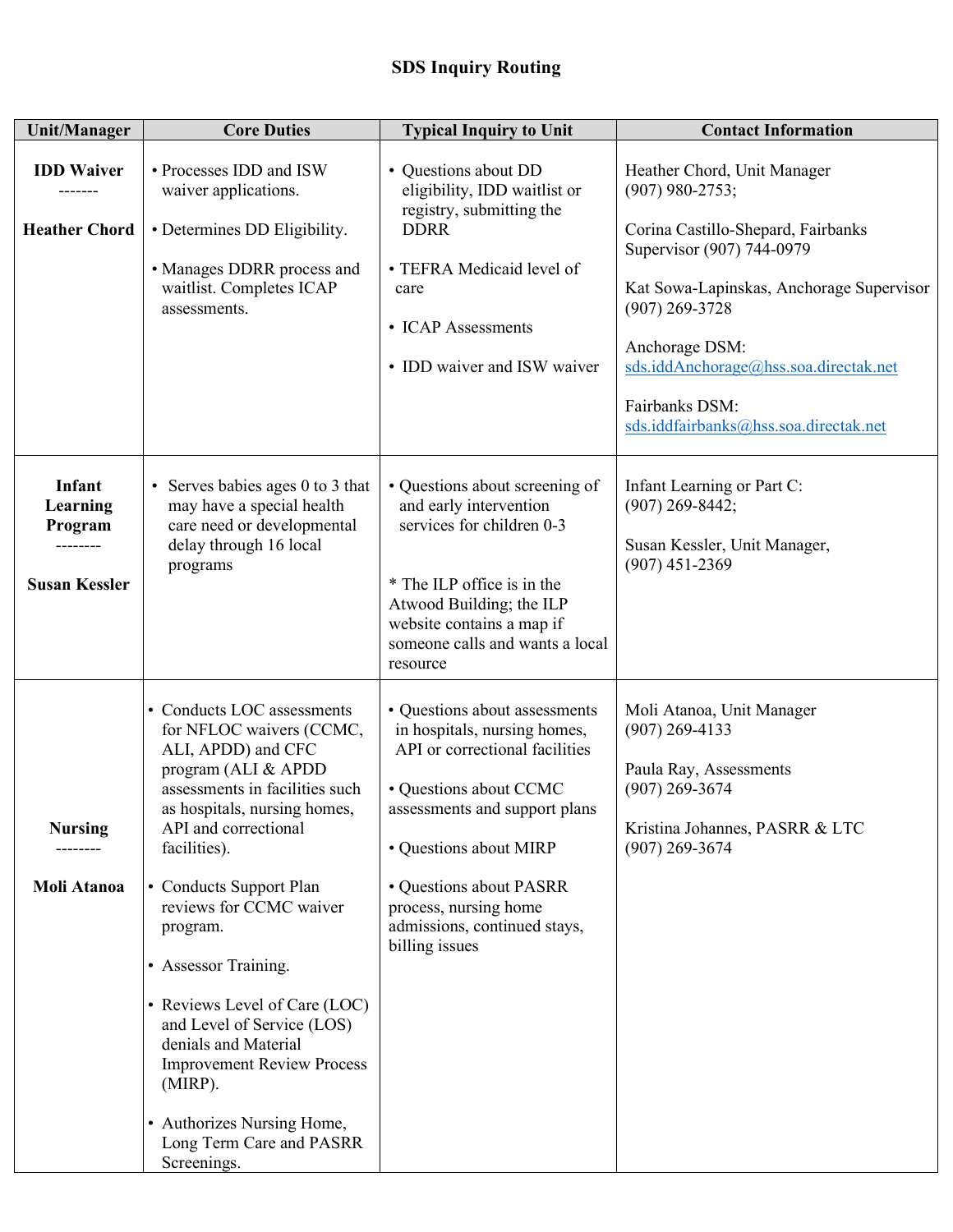| <b>Unit/Manager</b>                                                                          | <b>Core Duties</b>                                                                                                                                                                                                                                                                                                                                                                        | <b>Typical Inquiry to Unit</b>                                                                                                                                                                                               | <b>Contact Information</b>                                                                                                                                                                                                                  |
|----------------------------------------------------------------------------------------------|-------------------------------------------------------------------------------------------------------------------------------------------------------------------------------------------------------------------------------------------------------------------------------------------------------------------------------------------------------------------------------------------|------------------------------------------------------------------------------------------------------------------------------------------------------------------------------------------------------------------------------|---------------------------------------------------------------------------------------------------------------------------------------------------------------------------------------------------------------------------------------------|
| <b>Policy</b><br><b>Jetta</b><br>Whittaker                                                   | • Develops, coordinates, and<br>disseminates regulations and<br>policies on long-term services<br>and supports provided to<br>eligible seniors and<br>individuals with disabilities.<br>• Maintains five Medicaid<br>waivers.<br>• Tracks and analyzes<br>legislation, conducts research.<br>• Updates content on SDS<br>webpages.<br>• Creates, edits and makes<br>accessible SDS forms. | • Questions/issues about<br>interpretation of regulations<br>COPs, and SDS services<br>• Forms, accessibility, and<br>website content<br>• Constituent/legislative<br>inquiries<br>• Public comment and general<br>questions | Jetta Whittaker, Unit Manager<br>$(907)$ 465-1605                                                                                                                                                                                           |
| <b>Project Team</b><br><b>Cheri Herman</b>                                                   | • Manages SDS projects of<br>Wellsky/Harmony contract<br>and EVV implementation and<br>ongoing support of Therap<br>EVV solutions.                                                                                                                                                                                                                                                        | • EVV implementation and<br>ongoing support<br>• WellSky contract<br>management needs                                                                                                                                        | Cheri Herman - Unit Manager<br>Cheri.herman@alaska.gov<br>907-269-4999<br>Jennifer.roberts@alaska.gov<br>Ladda.frazier@alaska.gov<br>Mariana.braniste@alaska.gov                                                                            |
| Provider<br><b>Certification</b><br>and<br>Compliance<br>-------<br><b>Summer</b><br>Wheeler | • Processes provider Medicaid<br>certification applications and<br>status changes and compliance<br>with standards of certification.<br>• Processes background check<br>variance applications.<br>• Manages provider records in<br>Harmony.                                                                                                                                               | · Status of provider Medicaid<br>certification applications and<br>background check variance<br>applications<br>• Provider reporting a change<br>in status<br>• Questions about becoming a<br>provider                       | Email: DSDSCertification@alaska.gov or<br>dsdscompliance@alaska.gov (preferred<br>method of communication)<br>Summer Wheeler, Unit Manager<br>$(907)$ 269-3663<br>Amanda Geisdorf, Intake<br>$(907) 754 - 3512$<br>Unit Fax: (907) 754-3475 |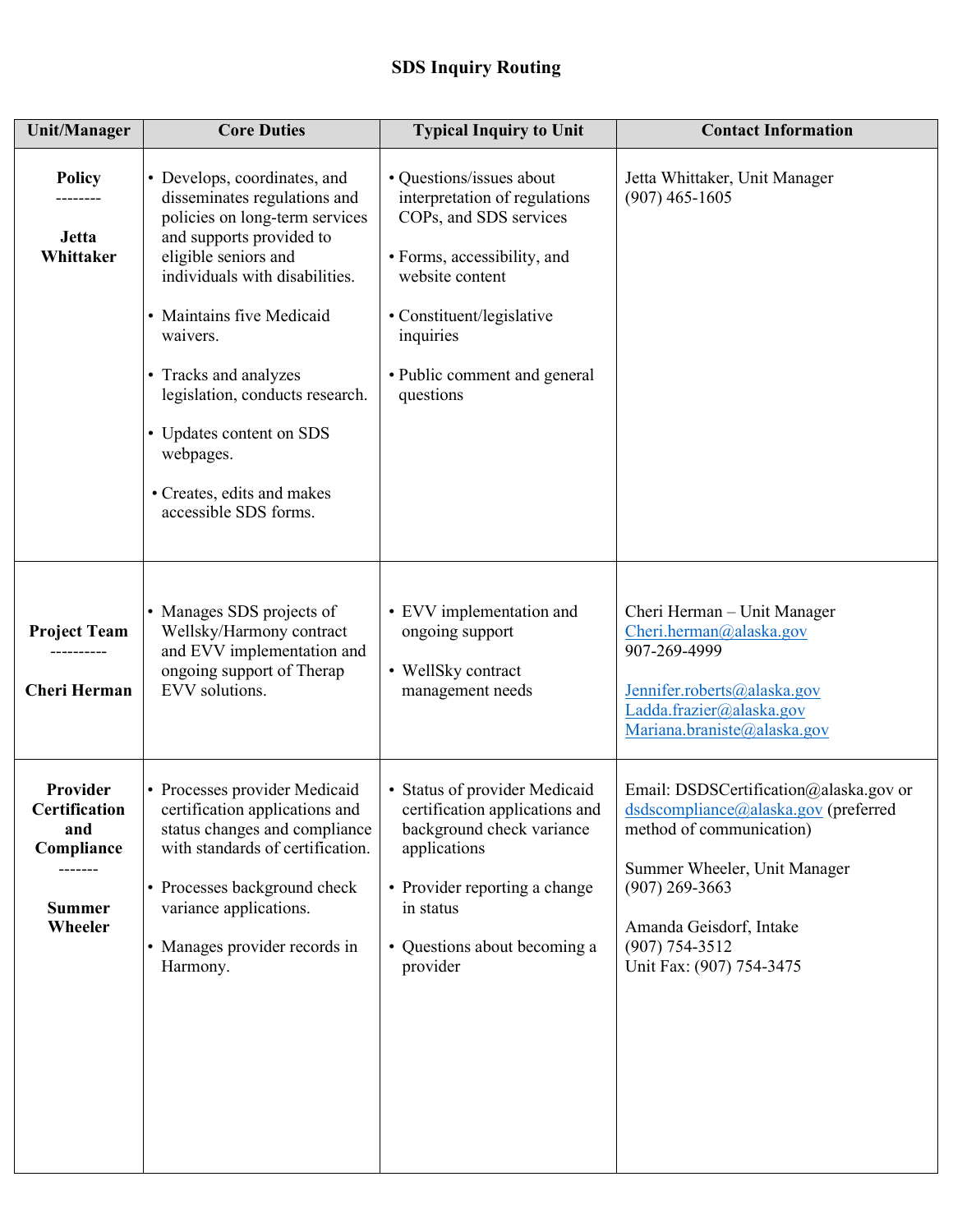| <b>Unit/Manager</b>                                       | <b>Core Duties</b>                                                                                                                                                                                                                                                                                                                                                                     | <b>Typical Inquiry to Unit</b>                                                                                                                                                                                                                                           | <b>Contact Information</b>                                                                                                                                                                                                                                         |
|-----------------------------------------------------------|----------------------------------------------------------------------------------------------------------------------------------------------------------------------------------------------------------------------------------------------------------------------------------------------------------------------------------------------------------------------------------------|--------------------------------------------------------------------------------------------------------------------------------------------------------------------------------------------------------------------------------------------------------------------------|--------------------------------------------------------------------------------------------------------------------------------------------------------------------------------------------------------------------------------------------------------------------|
| Quality<br><b>Assurance</b><br><b>Meg Sampson</b>         | Ensures the health and welfare<br>of recipients through the<br>monitoring and oversight of<br>services to participants and<br>their families.<br>Unit staff oversee critical<br>incident reporting, review<br>mortalities, conduct complaint<br>investigations, monitor and<br>report on data, create and<br>process service authorizations,<br>and fair hearings and<br>remediations. | • Questions about critical<br>incident reporting<br>• Mortality review process<br>• Investigations of complaints<br>and non-compliance<br>• Fair hearing, mediations and<br>appeals<br>• Service authorization<br>inquiries                                              | Meg Sampson, Unit Manager,<br>$(907)$ 269-3969<br>Esther Hayes, Screening and Investigations,<br>$(907)$ 334-0889<br>Bonnie Olsen-Lee, Service Authorization,<br>$(907)$ 269-4134<br>Victoria Cobo-George, Fair<br>Hearings/Mediations/Appeals, (907) 344-<br>0890 |
| Research &<br><b>Analysis</b><br>Anastasiya<br>Podunovich | Provides high-quality<br>information products and<br>services specializing in<br>business process development,<br>data maintenance, statistical<br>analysis, report writing, account<br>management for Harmony<br>database and training associated<br>with the use of SDS data<br>systems and processes.                                                                               | • Requests for Data<br>• System admin support of<br>technical issues encountered<br>in Harmony database by<br>system users<br>• New and existing Harmony<br>database account<br>management                                                                               | Anastasiya Podunovich, Unit Manager<br>$(907)$ 269-3477<br>Harmony database support<br>dsdsharmonyhelp@alaska.gov                                                                                                                                                  |
| <b>Training</b><br>Kara<br>Thrasher-<br>Livingston        | Trains SDS staff and service<br>providers.                                                                                                                                                                                                                                                                                                                                             | • Questions about trainings<br>offered by SDS (sample<br>trainings: How to become a<br>Care Coordinator, Personal<br>Care worker, Group Home or<br>Assisted Living provider)<br>• Questions about SDS<br>documents and NCI survey<br>questions<br>• SDS speaker requests | Kara Thrasher-Livingston,<br>Unit Manager (907) 269-3685<br>Cina Fisher (907) 269-3734<br>Cassandra Lynch (907) 269-3448<br>Delight Mells (907) 269-3672                                                                                                           |